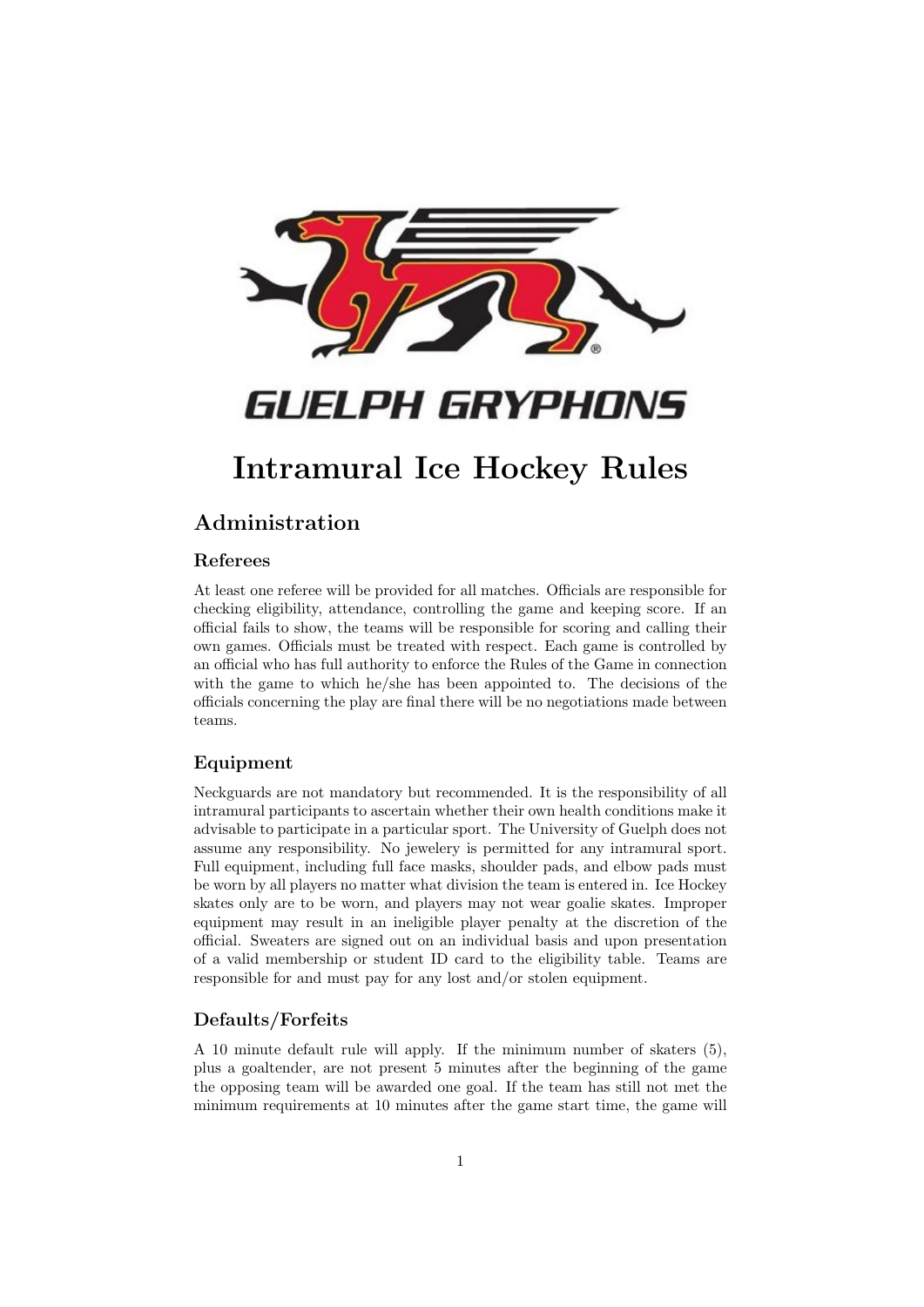be officially a default and the official score will be 2-0. If a team has at least 6 skaters, but no goaltender then they will forfeit the game, but not be charged with a default. No added time will be given.

#### Team Requirements

No player may play on more than one Ice Hockey Team. Goaltenders are exempt from this rule as they may play as goaltender for up to three teams as a goalie and one team as a player. For all mens/womens divisions 5 skaters plus a goaltender are needed to start games. For Coed divisions, teams are required to have a minimum of 2 male/female skaters (not including the goalie) to play. In the spirit of Intramurals and good sportsmanship it is considered proper protocol for the captains to introduce themselves and shake hands with each others and the officials before each game and shake hands in a congratulatory manner after each game.

Two coaches are allowed on the bench at the referee's discretion. No spectators are allowed on or around the bench areas. Teams are responsible for their own fans. Dressing room delegations will be posted in the arena and at the Issuing Room or Arena depending on where the keys may be obtained. Please treat dressing rooms with utmost respect. There will be an eligibility sign in table for every game set up in the arena foyer. Each player is required to have with them a Student ID Card, a Staff ID card, or Athletics Membership plus picture ID. Failure to return Jersey is a \$50 fine, there is a 48hr grace period to return it.

WARNING: All participants are expected to recognize and accept the risks inherent in their activity. Each participant is responsible for their own personal health, medical, dental, and accident insurance coverage.

# Gameplay

### General

Hockey Canada Rules will apply with some University of Guelph amendments as follows. The University reserves the right to make changes to these rules as any time.

### Timing

The game will consist of two, 20 minute run-time periods, with a short warm-up and halftime. The last 2 minutes will be stop-time if there is less than a 2 goal spread.

#### Penalties

#### Minor Penalties

Any player other than the goaltender accessed a minor penalty will serve a 3 minute time penalty. If a goaltender is accessed a minor penalty, then a player from the ice must serve it. If a penalty continues into stop-time or begins in stop-time, no adjustment to the length of the penalty will be made.